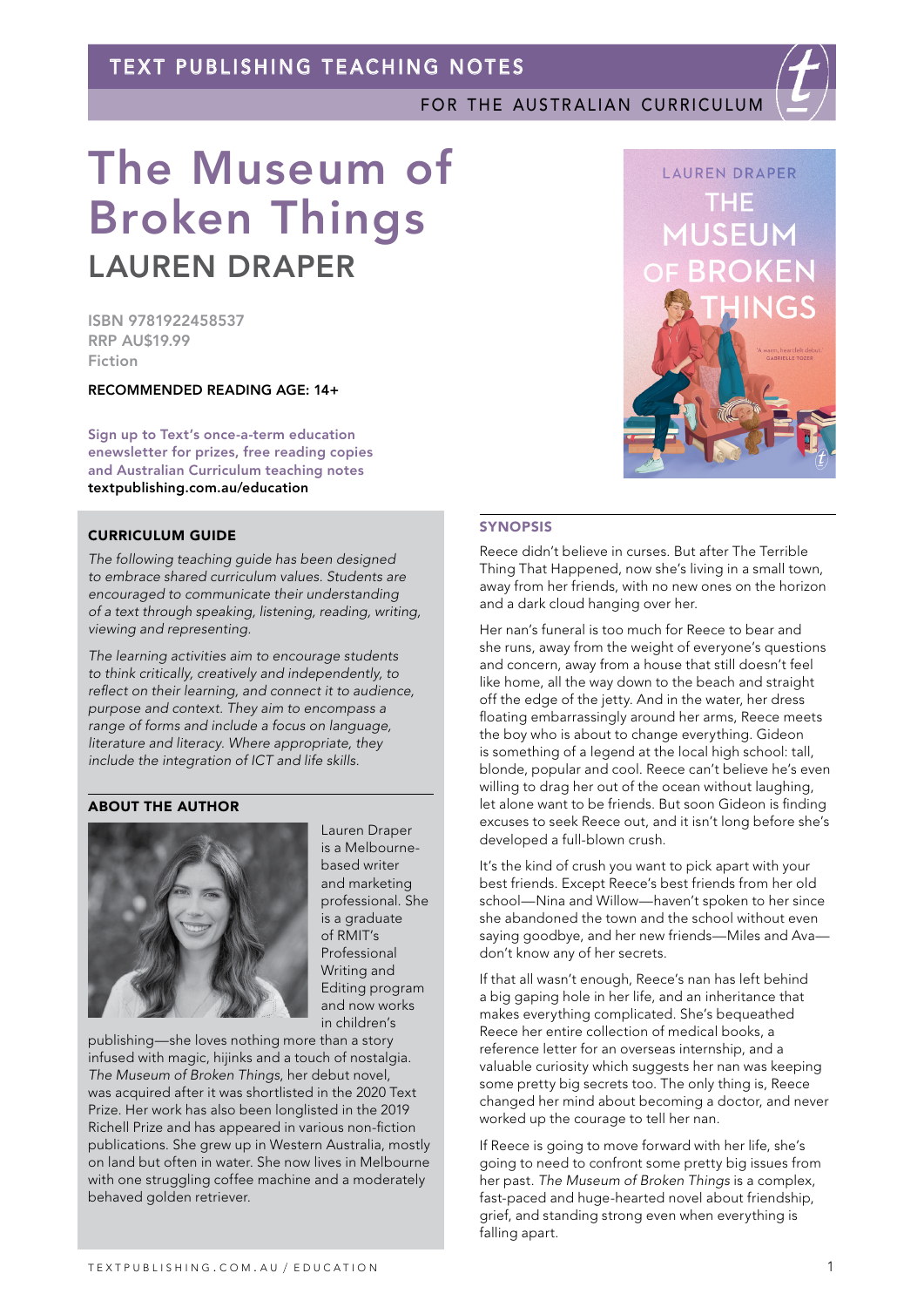# TEXT PUBLISHING TEACHING NOTES FOR THE AUSTRALIAN CURRICULUM

#### BEFORE READING

- 1. Reece's story takes place in her final year of high school, which is complicated even without everything else that happens. Discuss some of the unique challenges of year twelve and your hopes and fears for your own final year.
- 2. The title of the book—*The Museum of Broken Things*—is quite poetic, and might mean many things. What do you think it means?
- 3. Read the blurb of the book. What is the story about? What kind of problems do you think Reece will have to overcome? Make a list of some of the themes you think the book might explore.

## WHILE READING

- 1. Who is Queen Mab? What does she have to do with Reece's curse?
- 2. Why are Reece's parents so concerned about her? Is their concern valid?
- 3. How do Gideon and Reece meet? Who is Bruce?
- 4. What is 'The Terrible Thing That Happened'? What makes it so terrible?
- 5. Why won't Nina talk to Reece?
- 6. Why do you think Reece chose to leave in the way that she did?
- 7. Why does Reece push Gideon away the first time he kisses her?
- 8. What is Miles' motivation for playing piano? How does this cause conflict between him and Ava? What does he ultimately decide about going to music school and why?
- 9. Why is Reece's mum so upset when she finds out about the exhibition? Would her reaction have been different if Reece had told her about it sooner?
- 10. Who steals the apothecary's curio, and why do they take it? Is Reece justified in her anger towards the culprit when she finds out?
- 11. Why does Theo think his dad won't accept his sexuality? Is he right? What does Theo's dad say when he finds out?

# AFTER READING

### **CHARACTER**

- 1. How would you describe Reece's relationship with Theo? How does this compare to Miles' relationship with Ava? Discuss the way these siblings support each other, as well as the conflicts between them.
- 2. Both Willow and Reece's nan, two characters who aren't physically present in the story, have a significant impact on the decisions Reece makes. Find one example of this, and discuss the way that Reece's life is shaped by the influence of these absent but significant figures.

The adults in this book are imperfect—they keep secrets, get angry, and need to be taken care of. Does this surprise you? Is this different from the way that adults are portrayed in other books you read? Choose one interaction where an adult behaves in a way that surprises you, and discuss your response to it.

#### **THEMES**

#### Secrets

- 1. Why do people keep secrets? Reece assumes that Nina will hate her for texting Willow the night of the accident. How does Nina actually react? What secret has she been holding on to? How do they both feel after they've shared their secrets?
- 2. Why doesn't Gideon want anyone to know how much he's struggling to look after his mum? What are the implications of him keeping this a secret?
- 3. The author of the book also keeps secrets, waiting until midway through to reveal 'The Terrible Thing That Happened' and its implications. Why do you think she has chosen to do this? What impact does it have on the way you read the story?
- 4. Nan's secret is a big one, and is only fully revealed in the final pages of the book. What are the legal and ethical issues surrounding what she did for those women? Why was she forced to keep her actions a secret? What impact did her choices have on the women she helped and their families? How does the writer resolve these issues?

#### Friendship

- 1. What makes Miles initially reach out to Reece? Why do you think she is so reluctant to make friends at her new school? What are some of the key elements of friendship that you see demonstrated between them as the story progresses?
- 2. How do friendships change after high school? What challenges will Reece, Ava, Gideon and Miles face in their friendship in the time after the story ends? What do you think will happen to them?
- 3. Reece keeps calling Willow and leaving voice messages even though Willow never answers, but she never calls Nina. Why not? How does it make Nina feel? What eventually changes that brings them back together? What role does forgiveness play in their friendship?

#### Loss

1. 'I cycle home. I do my homework. I wake up in the night and stare at the ceiling fan. The rest of the week passes in a blur. I sit in class without hearing what's been said.' (p. 21) How does this passage capture Reece's experience of losing her nan? Underline the words that describe the way she's feeling. Does everyone feel loss the same way?